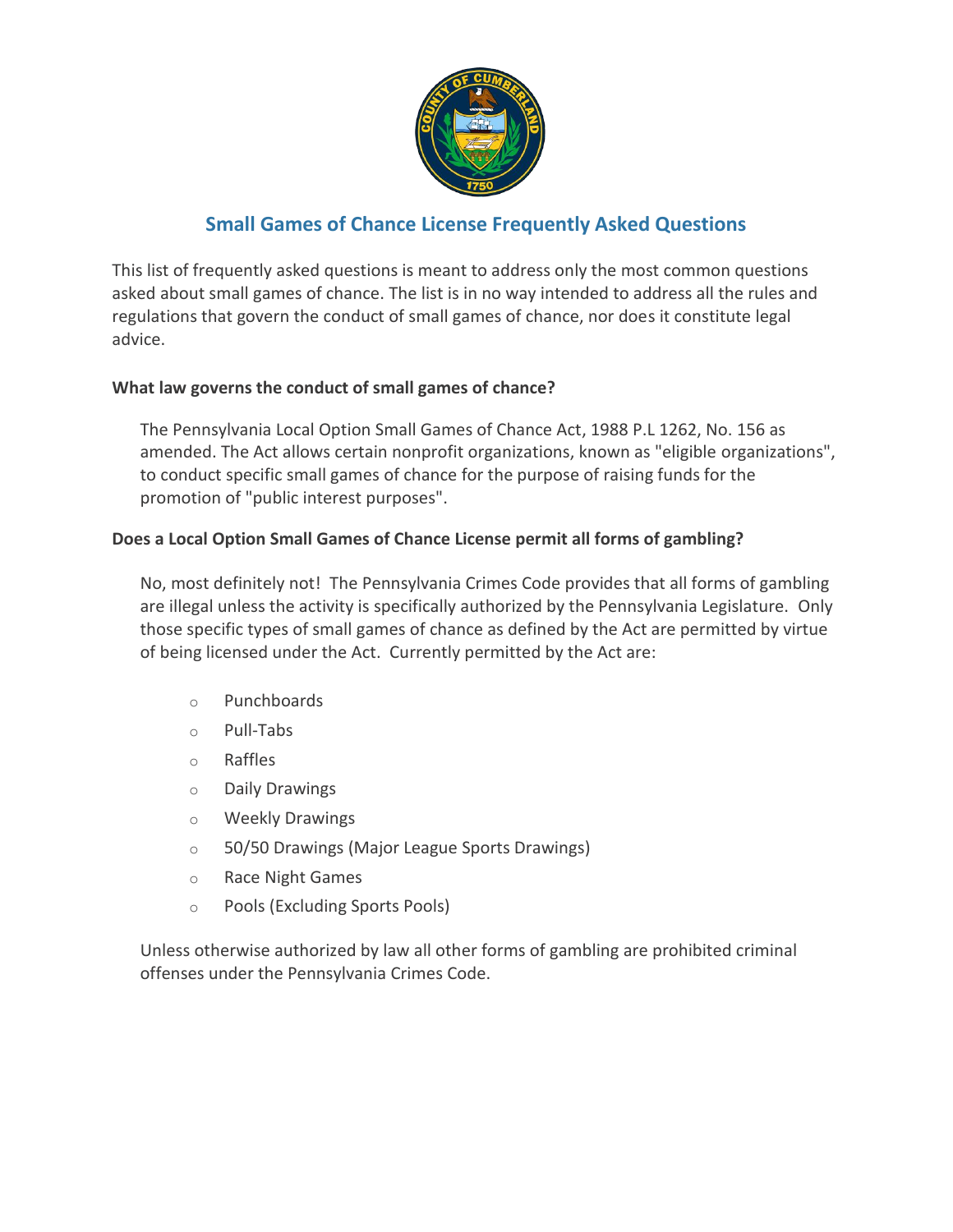#### **Who can apply for and be granted a Local Option Small Games of Chance License?**

A license cannot be granted to an individual. Only an "eligible organization" as defined in Pennsylvania Local Option Small Games of Chance Act (the Act), 1988 P.L 1262, No. 156 as amended, can apply.

#### **What is the fee for the various licenses?**

The fee for a regular license is \$125.00. The fee for a monthly license is \$25.00. The fee for a special raffle permit is \$25.00.

#### **How long is a license valid?**

A regular license is valid for one year from date of issue. A special raffle permit is valid only for the specific raffle it applies to, and a monthly license is valid for 30 consecutive days.

## **Can an eligible organization permit its license to be used by another organization to play small games of chance?**

No. Only the organization in whose name the license is issued may conduct small games of chance.

## **Can an auxiliary to an eligible organization use the license of the eligible organization to conduct small games of chance?**

Yes. Auxiliary groups within eligible organizations shall be eligible to conduct small games of chance using the license issued to the eligible organization provided that the auxiliary group or groups are listed on the application for license and the license of the eligible organization. Auxiliary groups shall not include branches of lodges or chapters of a Statewide organization.

## **Can an auxiliary to an eligible organization apply for and obtain its own license to conduct small games of chance?**

No. While this was previously an issue in question; the amendments made to the Act in 2012 now specifically prohibit an auxiliary to an eligible organization from applying for and being issued its own license.

#### **How does an organization establish that it is an eligible organization?**

The organization must meet the definition of an eligible organization found in §103 of the Act. The organization must be able to prove that it has been in existence for one year prior to making application for a license. Upon making application for a Local Option Small Games of Chance License, the organization's Articles of Incorporation and/or bylaws must accompany the application. If the organization is not incorporated, it must provide it bylaws and any other documentation that sets forth the organization's executive structure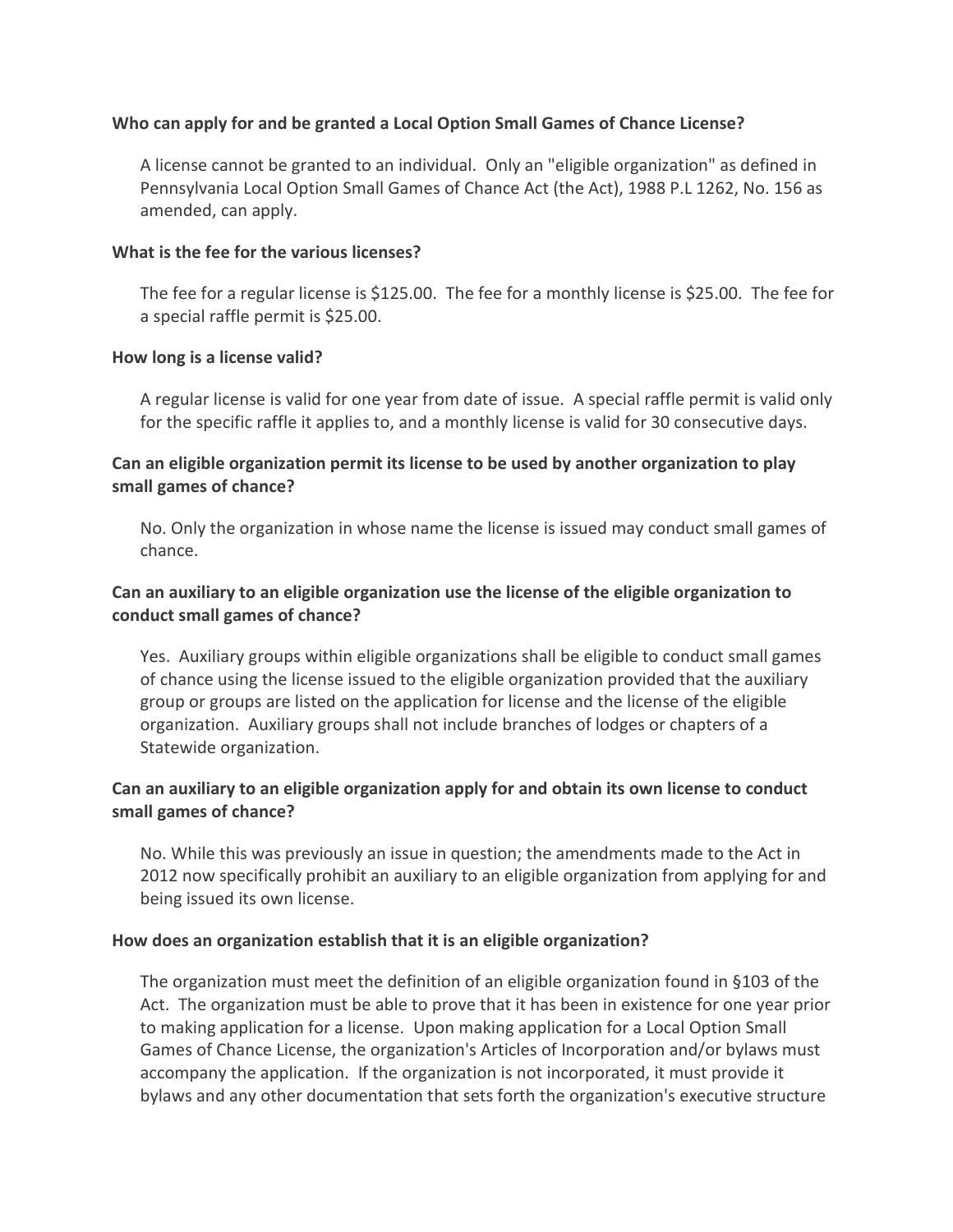and purpose, most importantly providing for a President and Secretary. The documentation that must accompany the license application can be found at the bottom of page 2 of the application.

#### **Are school districts eligible for licensing under the Act?**

No, public school districts, nor any political subdivision are eligible for licensing. Parochial schools are eligible for licensing if they otherwise meet the requirements for an eligible organization.

## **Are political parties eligible for licensing under the Act?**

No. An organization, whose purpose is non-partisan such as devoted to non-partisan voter registration efforts, would be eligible if they otherwise meet the requirements for an eligible organization.

## **Who investigates violations of the Local Options Small Games of Chance Act?**

The district attorney is charged with investigating violations of the Act, however, any State, county or local law enforcement official is empowered to investigate violations of the Act.

## **Do some municipalities prohibit small games of chance?**

Yes. Small games of chance may only be played and eligible organizations licensed in those municipalities that have approved the licensing and conduct of small games of chance by voter referendum.

#### **Where can small games of chance be played?**

Small games of chance, with certain exceptions, may only be played at the eligible organization's "licensed premises" (regular place of business, or other location specifically listed on the eligible organization's application for license). Each eligible organization must list its "licensed premises" on its license application. Members of the eligible organization may sell raffle tickets in any municipality that has approved Small Games of Chance by voter referendum. An eligible organization may also conduct small games of chance off its licensed premises at an annual carnival, fair, picnic or banquet held by the organization on an historic basis, but it is required to provide written notice to the District Attorney and Treasurer of its intent to do so.

#### **Are there age restrictions on who can play small games of chance?**

Yes. No one under 18 years of age may play small games of chance.